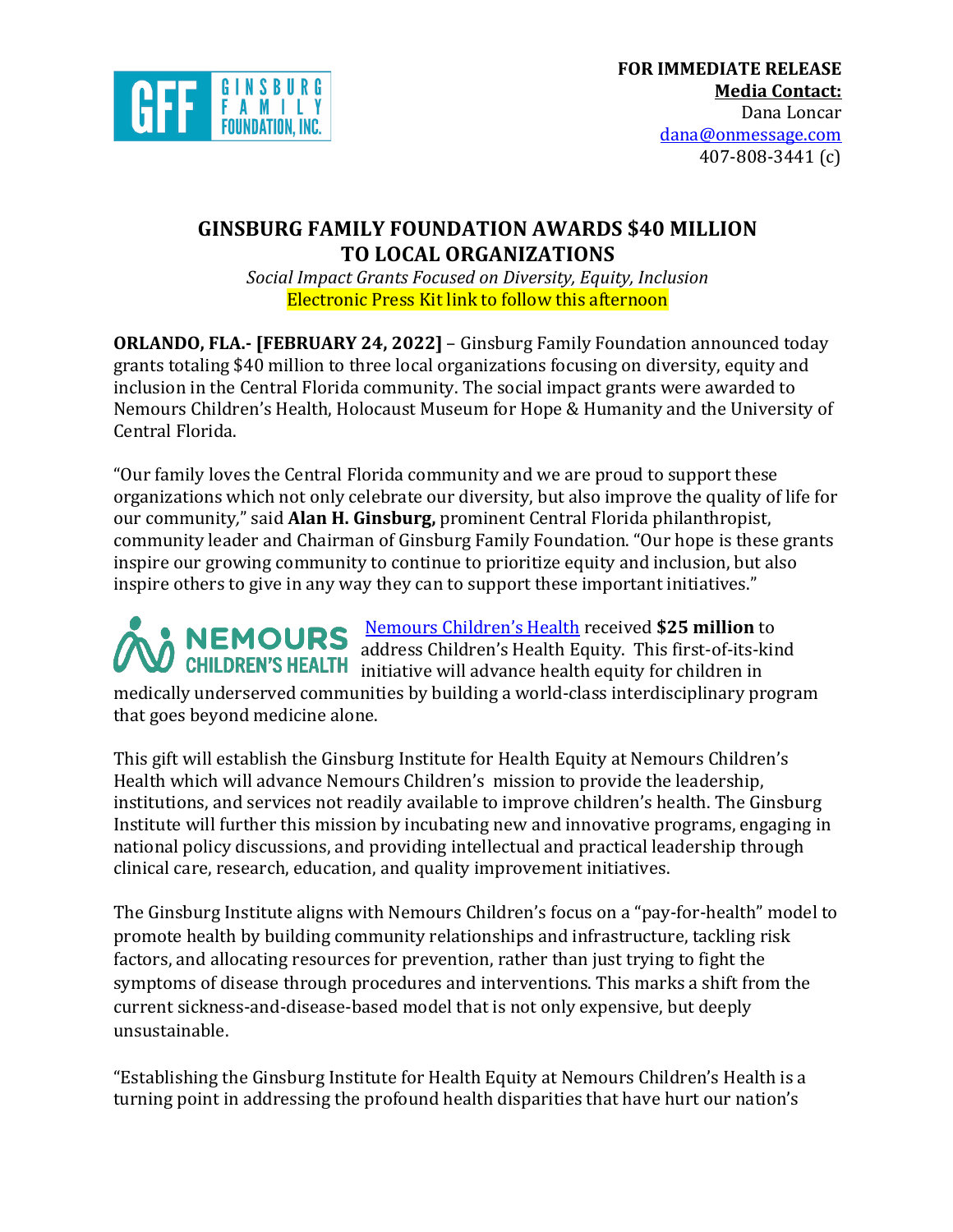

children for decades," said **R. Lawrence Moss, MD, FACS, FAAP**, President and CEO of Nemours Children's Health. "Part think-tank, part health-pilot incubator, the Ginsburg Institute will spur discovery and innovation to expand the health and well-being of children everywhere."



The Ginsburg Family Foundation provided \$10 million toward the construction of the new world-class, 40,000square-foot Holocaust Museum for Hope & Humanity, which will be located on a lakefront site in downtown Orlando. This museum, which is the transformative evolution of the existing Holocaust Memorial Resource

and Education Center of Florida, will be a first-of-its-kind destination built around the stories of survivors, with a mission to educate and inspire a community free of antisemitism and all forms of prejudice and bigotry. USC Shoah Foundation, founded by Steven Spielberg and a world leader in testimony-based research, education and interactive experiences, serves as a content and creative partner in the development of the new museum. This is the first time it has teamed with a Holocaust museum to design, develop, and implement a ground-up and permanent museum-wide exhibition. The new museum will include innovative and interactive exhibits centered around the stories of survivors, including Dimensions in Testimony, which enables people to ask questions that prompt real-time responses from pre-recorded video interviews with Holocaust survivors and other witnesses to genocide. This pioneering project integrates advanced filming techniques, specialized display technologies and next generation natural language processing to create an interactive biography. Now and far into the future, museum-goers, students and others can have conversational interactions with these eyewitnesses to history to learn from those who were there.

"The Ginsburg Family sets an example that inspires each of us to actively participate in the creation of a just and caring community where bigotry and antisemitism have no home. Our vision is to create in the Holocaust Museum for Hope & Humanity an enlightening experience for students, residents and the tens of millions of visitors from around the world who come to Central Florida each year," said **Ellen Wise Lang,** Past President, Holocaust Memorial Resource and Education Center of Florida. "We are immensely grateful to the Ginsburgs for their generous investment in our mission of preserving the past in order to protect the future by helping to create the first Holocaust museum truly built around the powerful stories of survivors, like my mother, Tess Wise, founder of the Holocaust Center."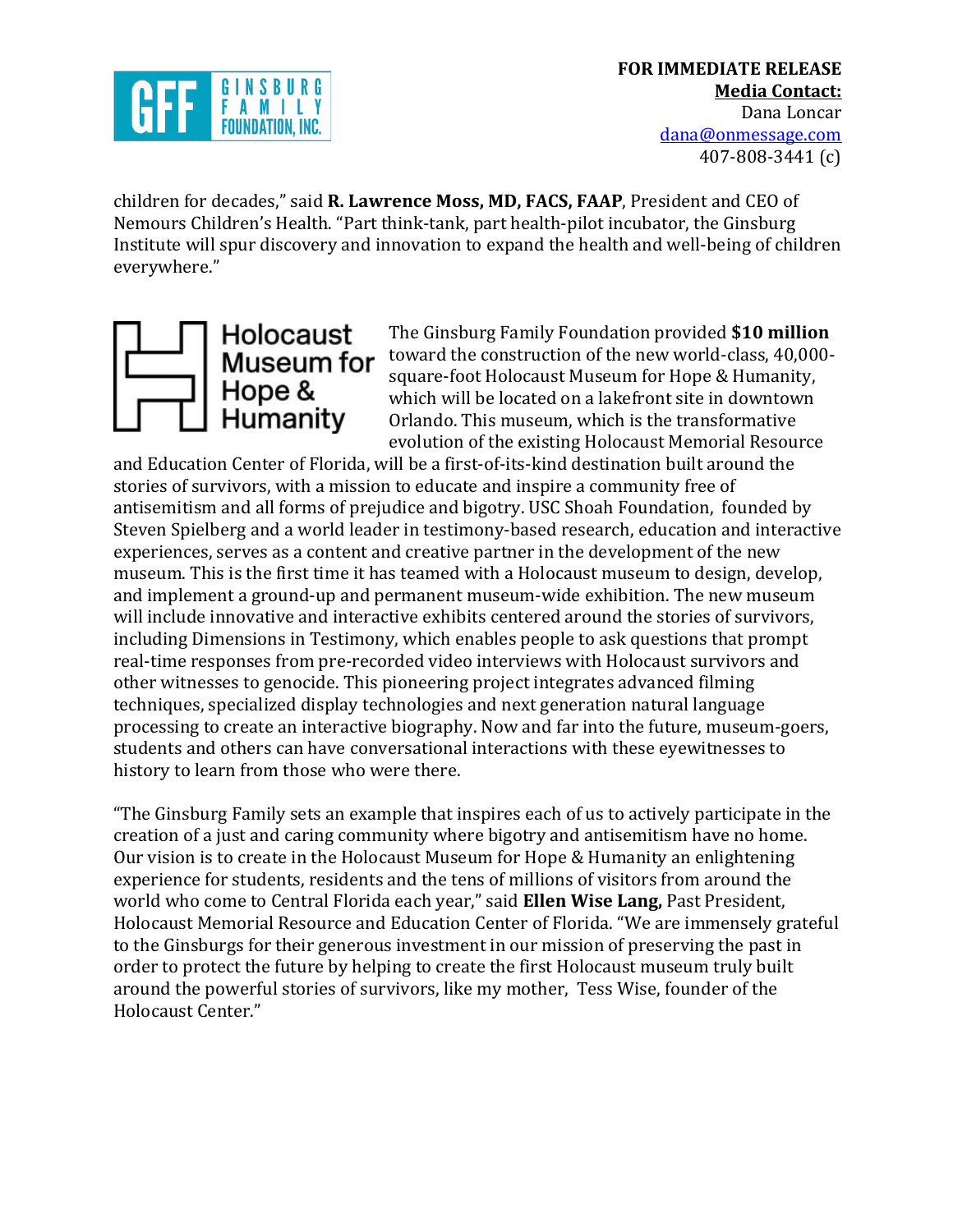# **FOR IMMEDIATE RELEASE Media Contact:** Dana Loncar







The University of Central Florida is receiving **\$5 million** to establish the Ginsburg Center for Inclusion and Community Engagement, which will serve UCF students, faculty, and staff and members of the greater Orlando community. The Center will engage and strengthen the community with a focus on education aimed at building cross-cultural and global competencies, as well as opportunities to learn about and

effectively serve various populations such as those with differing abilities and disabilities; veterans; those who are the first in their families to attend college; and people of varied socio-economic statuses, cultures and beliefs. Additional initiatives and areas of emphasis include a renewed focus on civil discourse and civic engagement; creating inclusive teaching, learning and work environments; and developing strong partnerships with community and industry partners.

"Universities have always been places where people of differing viewpoints and backgrounds come together to learn, innovate and engage with respect and civility," UCF President **Alexander Cartwright** said. "Thanks to the generosity of the Ginsburg Family Foundation, this new center will enhance our efforts to lead with care and compassion, promote a culture that leverages our collective strengths, and allow the campus community to discover solutions to some of the world's greatest challenges."

#### Reaction from local elected officlas include:

"Investments in the health and education of our children are investments in our future. Here in the greatest country on Earth, every child should have a fair chance at a safe and healthy childhood and a great education. At the same time that we look forward towards the next generation, it is critical that we also remember our history, especially tragedies like the Holocaust, as we work to prevent anything similar from ever happening again. The new programs and research funded by this grant will save lives, open doors of opportunity, and help us to build a community that lives up to America's promise as a land of life, liberty, and the pursuit of happiness for all people. I am excited to see all that Nemours Children's Hospital, The Holocaust Museum for Hope & Humanity, and UCF will accomplish in the vears ahead thanks to this generous grant." --**Congresswoman Val Demings** 

"I applaud the Ginsburg Family Foundation for making such a large contribution to further the diversity, equity and inclusion of our Orange County community. These investments lay the foundation for transformational changes and draw on the importance of the continuous private and public collaboration needed to level the playing field and lift up our community. Together we can all have a hand in making our region more equitable and inclusive. Thank you to the Ginsburg Family for leading the way." **-Orange County Mayor Jerry Demings**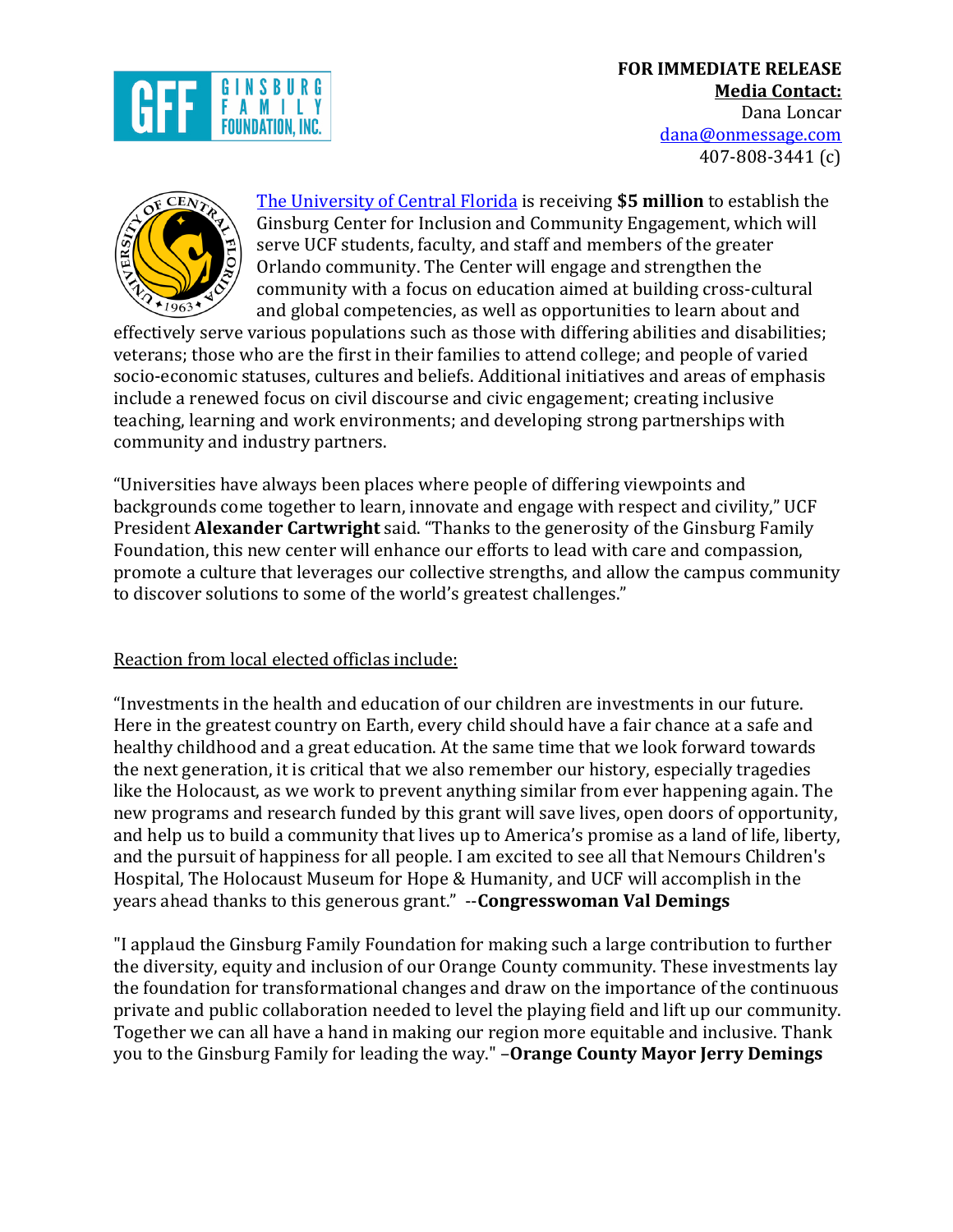

"As a Central Floridian, I have always been grateful for the incredible generosity of Alan Ginsburg, and this recent announcement of local philanthropy is truly transformational. Nemours Children's Health, Holocaust Museum for Hope and Humanity and the University of Central Florida are each institutes that impact the health, well-being, and resiliency of Florida's feature leaders. These contributions will have an impact beyond our lifetimes and I hope it will inspire more giving as well." **-Representative Anna V. Eskamani** 

# **About Ginsburg Family Foundation**

Alan Ginsburg, Chairman of the Ginsburg Family Foundation, has been building communities as a successful real estate developer for more than 50 years. Although his primary business has been developing apartment complexes with a specific focus providing low income housing for those who needed it most, philanthropy has always been a driving force for Ginsburg. The Ginsburg Family Foundation was established in 2003 for the purpose of focusing the Ginsburg's philanthropic efforts in Central Florida. The board of the Foundation is made up of three generations of the family including, Ron Ginsburg, Sharon Ginsburg and Joseph Ginsburg and has enthusiastically supported organizations which celebrate our diversity and improve the quality of life for Central Floridians. For more information please visit www.ginsburgfamilyfoundation.org

## **About Nemours Children's Health**

Nemours Children's Health is one of the nation's largest multistate pediatric health systems, including two freestanding children's hospitals and a network of nearly 75 primary and specialty care practices. Nemours Children's seeks to transform the health of children by adopting a holistic health model that utilizes innovative, safe, and high-quality care, while also caring for the health of the whole child beyond medicine. Nemours Children's also powers the world's most-visited website for information on the health of children and teens, www.KidsHealth.org.

The Nemours Foundation, established through the legacy and philanthropy of Alfred I. duPont, provides pediatric clinical care, research, education, advocacy, and prevention programs to the children, families and communities it serves.

## **About Holocaust Museum of Hope & Humanity**

Founded in 1981 as a series of conferences on the Holocaust and its contemporary meaning, the Holocaust Memorial Resource and Education Center of Florida opened its current museum in 1986, founded by Holocaust Survivor and local philanthropist, Tess Wise. Located in Maitland, just outside Orlando, the Holocaust Center attracts visitors from around the world. Its mission is to use the history and lessons of the Holocaust to build a just and caring community free of antisemitism and all forms of prejudice and bigotry. Through its outreach of educational and cultural programs and exhibits, the Center teaches the principles of good citizenship and strives to instill compassion in people of all ages,